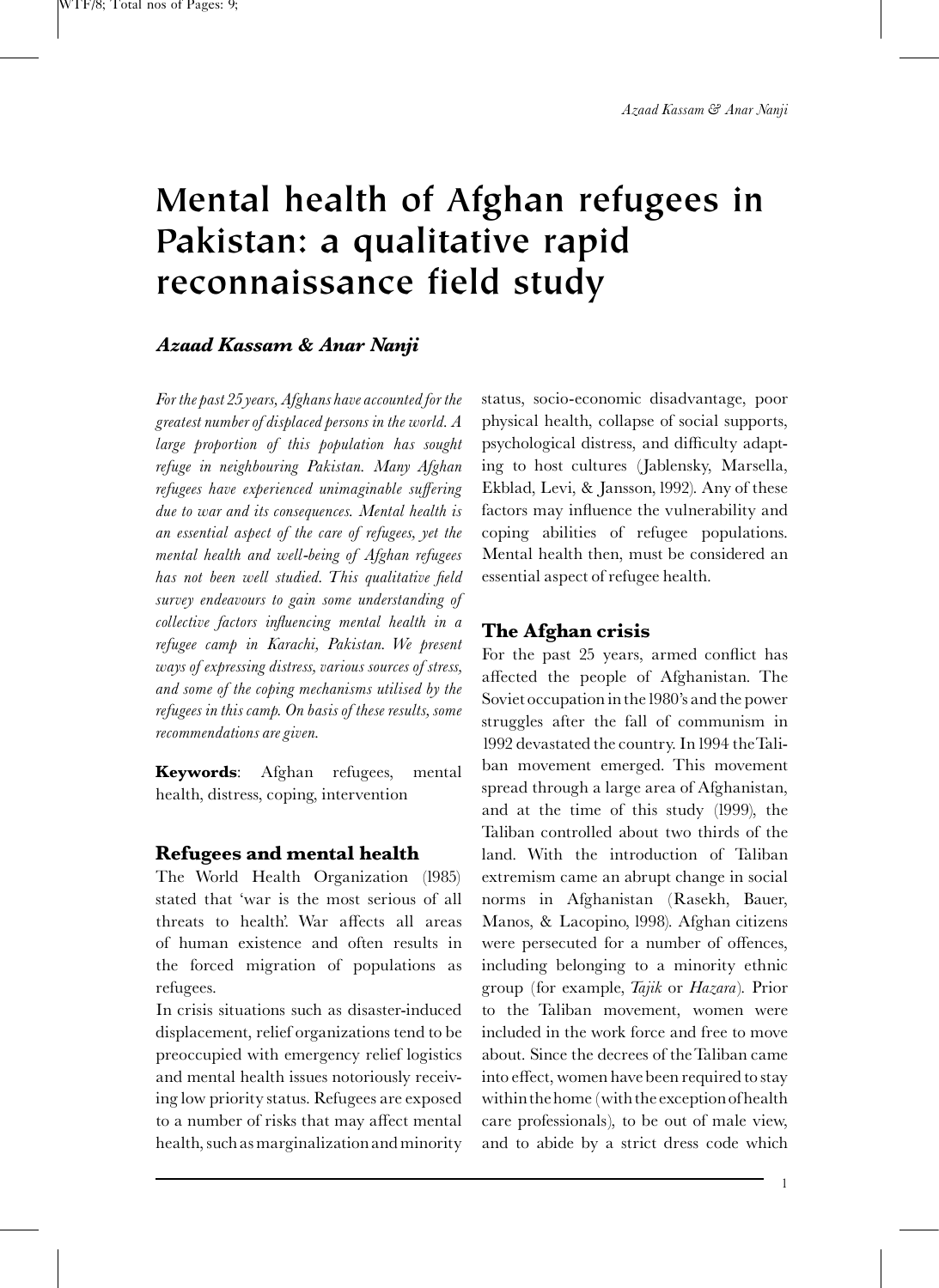requires them to be covered from head to toe in a Burqa (shroud). Furthermore, violations of these codes resulted in public beatings. Men were persecuted for offences such as having a short beard and laughing in public. Children were beaten in public for offences such as flying a kite. These changes 'represent a striking departure from past religious and cultural practices of Afghanistan' [\(Rasekh,](#page-7-0) [et al.,1998\)](#page-7-0).Therefore, it canbe said the social fabric of Afghanistanitself underwent drastic assault.

The events following September 11, 2001 have once again changed the socio-political landscape of Afghanistan. One of the results of the Afghan conflicts is the forced displacement of over 2.7 million people.'Afghanistan continues to be by far the largest country of origin of refugees under UNHCR care' (United Nations High Commissioner for Refugees, 2004). This has remained the case for over twenty years. Pakistan haswelcomed over 1.2 million Afghan refugees ([UNHCR,](#page-8-0) [1999, 2004\)](#page-8-0).The majority reside in the Northwest Frontier Province, Balochistan and the Punjab.Many have migrated to the country's largest city, Karachi. Some live within the general Karachi area while others remain in refugee camps established by the UNHCR and other organizations.

Despite this statistic, the published literature concerning the mental health of Afghan refugees is remarkably sparse. Thus, we set out to explore some of the factors that may impact the mental health and wellbeing of Afghan refugees residing in refugee camps.Wefocused onexperiences considered to be distressing by the community, and the ways in which they were coping with their situation. We present our findings and discuss some of the implications for mental health work with refugees, especially those living in refugee or displacement camps.

## Methods

The rapid reconnaissance method involves a qualitative, exploratory, field-oriented approach where the methodology can evolve during the course of the study. It is best utilized to gain basic information in a very short period of time [\(Patton, 1990\)](#page-7-0). A proposal to conduct thisbrief study was accepted by the Department of Community Health Sciences at the Aga Khan University, Karachi, Pakistan and Focus Humanitarian Assistance Pakistan.

The authors conducted this brief exploratory study at one refugee camp in Karachi in May andJune of 1999[1](#page-8-0) .The camp was chosen because of its accessibility and proximity to the Aga Khan University, the institution under which the study took place.The camp was meant to be a place of transition prior to finding more permanent housing in Karachi. It was thus known as a Transit Centre.

During the eight field visits, efforts were made by the (male) primary author and a female research assistant to build rapport with the community. Confidentiality, sensitivity, and cultural appropriateness were given the utmost attention. Participants were selected using convenience-sampling methods including chain sampling (asking one key informant to identify another) and opportunistic sampling (choosing informants based on knowledge gained throughout the study). Using translators, individual key informants were interviewed and focus group discussions were conducted in both a semi-structured and unstructured fashion. Seven refugee individual informants including five males aged  $16-23$  and two females in their early twenties were interviewed. The first focus group consisted of five adolescent males, aged  $12-17$ ; the second had eight males aged  $15-23$ , and the third group had 12 middle-aged men. Two groups of eight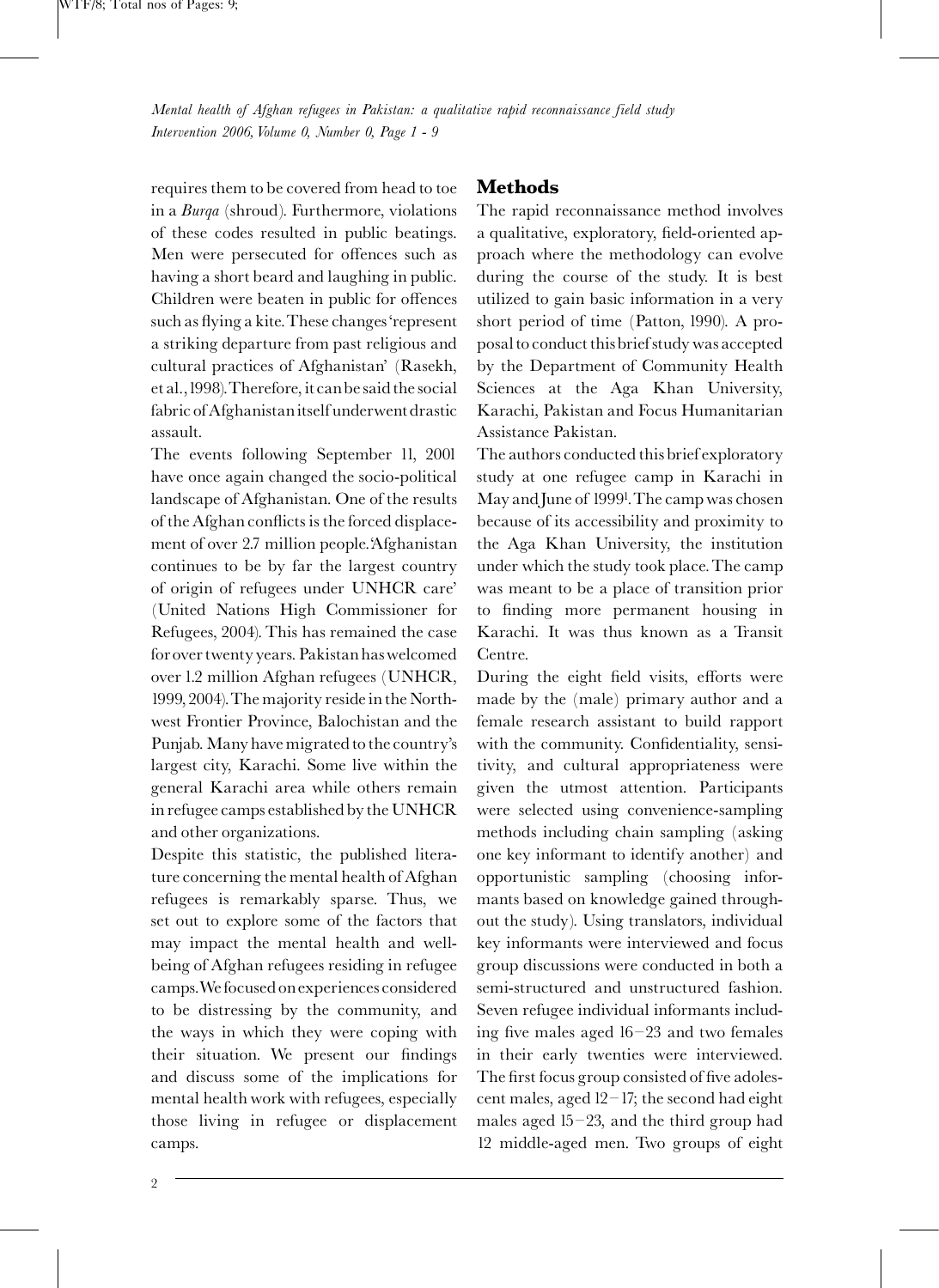Azaad Kassam & Anar Nanji

females, each aged  $18-55$  and  $12-58$ , as well as one group of 20 women aged  $14-60$  were interviewed. Other sources of information included four Transit Centre volunteers, Transit Centre administrators, a medical officer and one managerial physician. Detailed field notes were kept and observations were recorded using paper. No audio or video recording equipment was used for interviews. After the fieldwork was completed, the data were reviewed along with some literature in the field of refugee mental health, and consultations were with some experts in refugee and cultural mental health. Based on this, we have organized our findings into themes, as presented in the Resultsbelow.

## Results

Given the methodology utilized in this study, it would be prudent to discuss the limitations of the study from the outset, as it may influence the manner in which the results are interpreted. A pre-fieldwork literature review could not be conducted as access to journals and other references on refugee health were limited. Also, time constraints limited preparatory work as well as the duration and number of field visits. This was intensified by extreme heat at the field site and unfamiliar working conditions. However, these conditions also facilitated a greater understanding of the true situation within theTransit Centre.

Other inherent limitations in the study design included: difficulty in choosing the most appropriate key informants and groups, a limited opportunity for observation, and key informant bias coupled with researcher bias.

Cultural norms influenced the selection of participants. For example, members of the community would often join discussions in progress. Thus, the sample included a broad range of ages, from teenagers to the elderly.

In two of the male focus groups, the eldest individual often spoke on behalf of the rest of the group. This was not the case within the female focus group discussions. Communication was challenging, as the inherent limitation of using translators was coupled with double translation from Persian to Urdu to English on several occasions. Also, vague responses were frequent, possibly due to remnant fear of persecution by the Taliban for expressing one's thoughts and feelings, concerns about insulting the camp administration by expressing one's opinions, and difficulty in discussing traumatic events. As [Rousseau, Drapeau, & Corin, \(1997\)](#page-8-0) noted, this vagueness is often a limitation of trauma research.

The identity of the researchers may have also in£uenced what information was revealed. Although (Canadian) foreigners, both researchers were recognized as members of the same Islamic sect as this Afghan community.Thus, the researchers werelikely perceived as both insiders and outsiders by the community. The personal characteristics of the interviewers and interpreters may have allowed free access to certain information and limited access to other areas. Overall, it was our impression that we were presented with the collective discourse of the community as a whole, with limited access to the singular-individual experience.

TransitCentre characteristics.TheTransit Centre housed approximately 1400 refugees. The community was Farsi (Persian) speaking, Hazara in ethnicity, Shia Muslim, and originated from the Afghan provinces of Mazare-Shariff, Kabul, and Pul-i-Khumry. The Centre was meant to house refugees for about three months, and then help them relocate to more permanent housing. However, many refugees had been there for longer periods of up to 18 months. The community elders and transit centre administrators expressed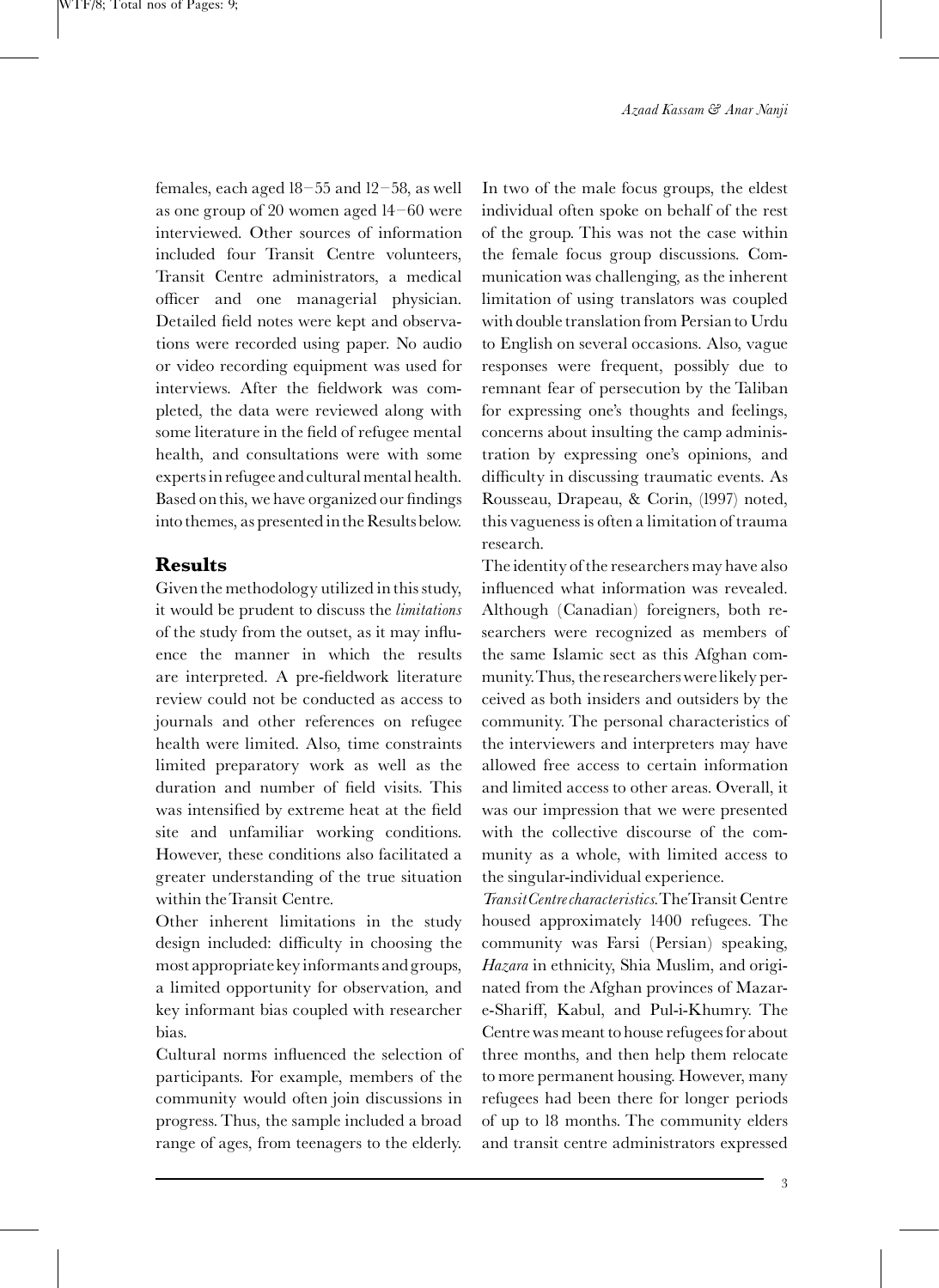concern about discussing detailed information about refugee identity and movements, due to security concerns at the time. In respecting that concern, we will not discuss these characteristics further either.

The Non-Governmental Organization (NGO) managing the camp provided all basic survival needs to the community including: security, clean water, sanitation, food, clothing, child and adult education, and medical care. Community members had access to preventive health services, primary health care, and high quality tertiary medical facilities. Overall, the conditions of the centre were excellent, but mental health per se, had not been explored. Communicating distress. Much of the information was communicated on a collective level. That is, the participants tended to convey experiences that echoed those of the community as a whole. Participants primarily communicated current hardships. Unless probed, there was relatively little focus on distressing experiences they had suffered prior to their arrival in Karachi, or on traumatic war experiences.

In the interviews and focus groups, the accuracy and cross-cultural translations of 'mental health'and'mental illness'was uncertain. However, this Afghan community did not seem to view mental health as aWestern medical-psychiatric model might suggest. Only those with severe psychotic illness seemed to be conceived of as having *mental* health problems. In fact, when trying to communicate that we wanted to address mental health issues, informants identified only two young men who probably suffered from severe and persistent mental illness, such as schizophrenia.

At the on-site medical clinic, a Pakistani physician was available who saw about 50 patients everyday within a six-hour period. There was little recruitment of Afghan doctors or healers, and none were observed assisting in the clinic. One of the Transit Centre physicians explained that it would be difficult to use Afghan refugee physicians since they were not licensed in Pakistan. Some women reported that the doctors did not understand their problems. It was unknown if this was due to language, health beliefs or for other reasons.

Somatic symptoms seemed to be a common way of expressing distress. In fact, some of the most common presentations in the local clinic were medically unexplained aches and pains. There were many anecdotes of peoplewho had symptoms undiagnosed after thorough medical investigations, and unresolved, despite standard medical management. Other common presentations were dyspepsia (heartburn), diarrhoea, minor dermatological conditions, and upper respiratory symptoms. Patients often requested injections of penicillin or ampicillin as a cure-all. This was reported to be common practice in Afghanistan. No Transit Centre (Pakistani) physicians reported other culturally-based health beliefs different from their own.

Following is a summary of the Refugees' reported experiences, which can be examined in terms of pre-migration (in Afghanistan), migration, and post-migration (in the host country) stresses [\(Rousseau,](#page-8-0) [et al., 1997\)](#page-8-0). Anecdotal examples are also included.

Stress before migration. Persecution was a common theme among the entire community. The primary reasonfor persecution reported was affiliation with Hazara ethnicity, from which the majority of refugees originated (the majority of Taliban were Pushtun in ethnic origin). Community members did not welcome the extreme social change in Afghanistan. Women, in particular, felt far more restricted than the norms to which they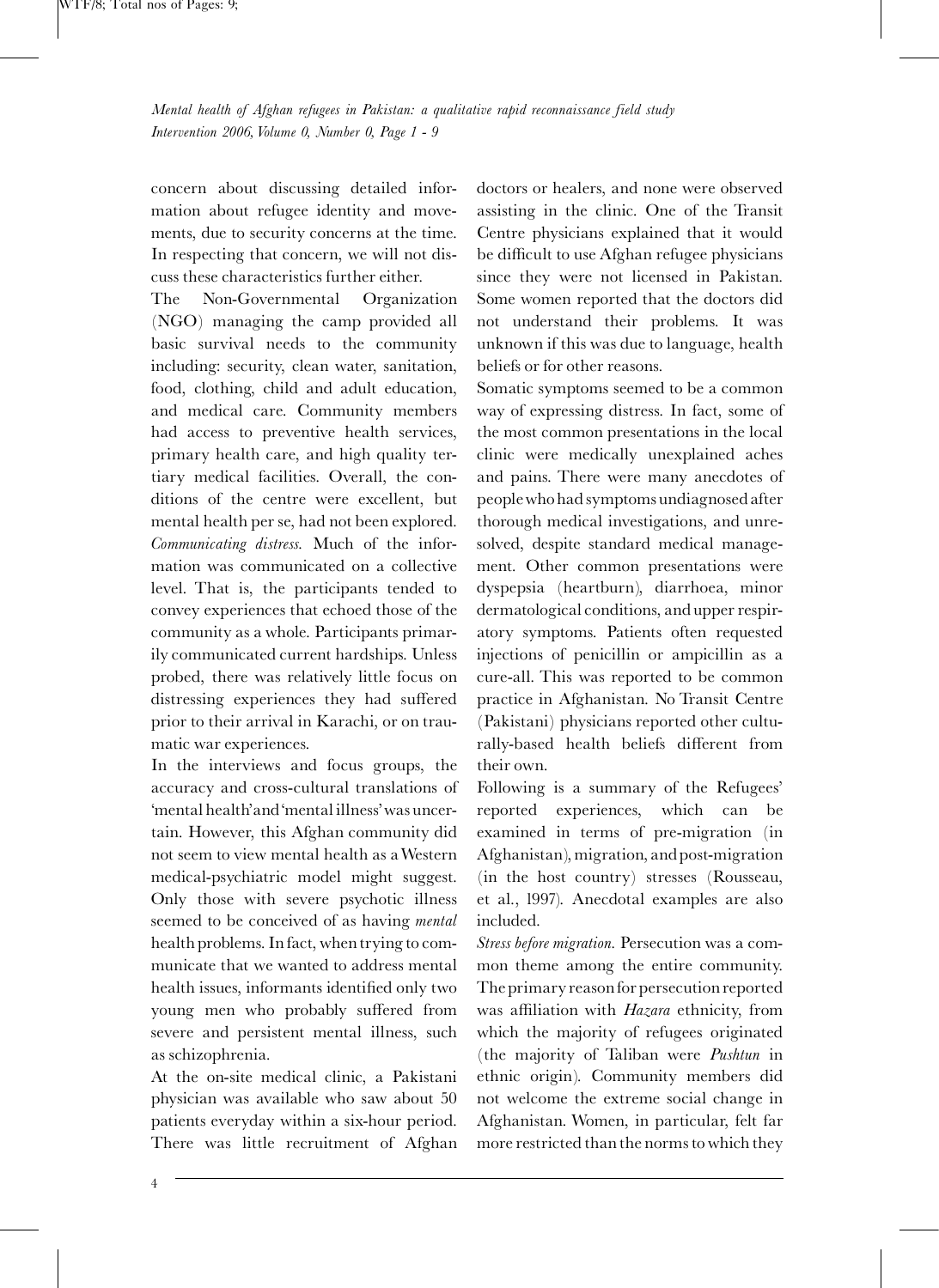were accustomed. The vast majority interviewed had been exposed to violence, either directly or indirectly. Prior to migration, many of the adult and teenagemales hadbeen involved in armed combat. Others usually had a family member who had been engaged in combat. The loss of loved ones was very common, either by death, detainment or migration. For example, one 17 year old boy interviewed had witnessed his mother being killed by a landmine. Witnessing extreme violence was a common phenomenon.

There were numerous accounts of detainment and torture. For example, one teenage boy reported that his father had been captured and jailed by the Taliban three times because he was suspected of being a government official. The man was interrogated, verbally abused, beaten with a weapon to the point of unconsciousness, and refused access to toilet facilities.

Although women were not asked individually or directly about rape, it was known to frequently occur and has been a definite threat. One female focus group reported that many women would disguise themselves as older to avoid rape because, as one woman stated, 'Taliban like pretty women'. One of the most horrific experiences reported was that of a teenage girlwhose mother wasbeing raped by aTaliban soldier, and then witnessing her father shooting both the soldier and her mother during the act.

Stress during migration. Participants reported similar experiences during the process of forced migration. Families had been uprooted from their land and their homes. They had lost their possessions, jobs, and schooling. Separation from family, friends, and neighbours seemed to be a particularly stressful loss.Most informants hadfelt a great sense of uncertainty in respect to entering the host country. Most had not known their final destination, or if they would be turned

away. They were concerned about the hostility of their new environment and had fears for their safety.

Some had travelled long distances by vehicle, while others came by foot without access to food, hygiene, or shelter. Taliban officials stopped many refugees at the border. One 17 year old boy had been sent by his father to Pakistan and was travelling with a Pushtun (but not Taliban) family by car. ATaliban soldier stopped them at the border and the boy was asked about his ethnic origin. He denied being *Hazara* but the soldier, suspicious of the boy, threatened to shoot him unless a significant amount of money was paid.

Stress after migration. The community expressed hardship that occurred with the changes in their physical, social and cultural environment. Karachi was much warmer than Northern Afghanistan and participants also reported difficulty acclimatizing. In fact, one of the most common paediatric medical problems was blisters caused by extreme heat and humidity,'prickly heat', or malaria. Also, the necessary layout of the makeshift homes had caused crowding and a loss of privacy. According to one informant, most Afghans had been accustomed to ample living space in their homeland.

The Pakistani language, customs, and rituals were similarly experienced as quite different. There were difficulties in communication between the Afghans and the Pakistanis, not only due to language barriers, but also in terms of cultural norms. Forexample, some women reported that the typical Karachistyle dress provided to them was shameful and embarrassing because the top was shorter than the traditional Afghan top and it had slits, which was unacceptable in their culture. Additionally, communicating these feelings to the administration was perceived as potentially insulting.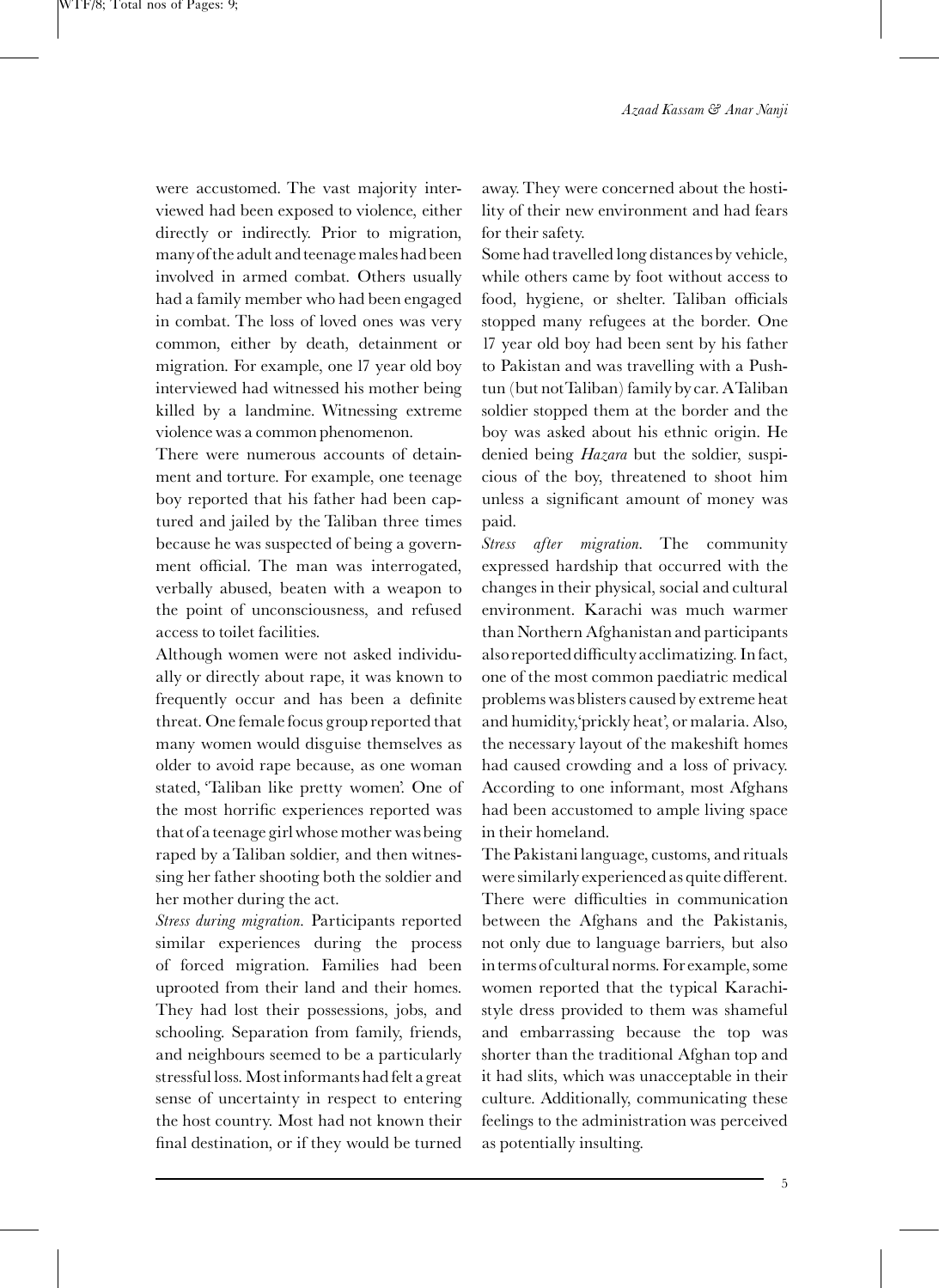The Transit Centre was a very safe environment for refugees. In exchange for safety, security, refuge, and freedom from persecution, however, the Afghan refugee community had put itself in the hands of the host country and its institutions. One might describe their predicament as disempowerment. That is, the community had sacrificed their autonomy, authority and freedom to choose. Due to security reasons, most of the refugees were confined to the Transit Centre, and as a result many felt trapped there. The living quarters, for example, consisted of a large hall with bed sheets separating each family. This feeling of entrapment, then, was only reinforced by the lack of privacy and almost non-existent individual physical space. Simultaneously, however, the anticipated hardship of life outside the Transit Centre was one of the most commonly voiced concerns among all the informants. The community's primary concerns were about income, housing, language, and medical care. There were numerous anecdotes about the impoverished living conditions in Karachi neighbourhoods where many refugees found permanent housing. Also, most felt that they hadnotgainedenoughlanguage skillsinUrdu to function properly in the Pakistani community. Therefore, although the Transit Centre was a difficult place to live in, there was also a resistance to leave. Most of the key informants interviewed, however, did have hope for changes in future circumstances. Some wished to return home to Afghanistan, others wanted to migrate to theWest.

Having lost their livelihood and placed themselves in a disempowered position had given rise to one of the community's most significant issues: lack of activity and occupation. As all basic necessities were provided, most were not required to work. As there were no houses, there was little housework. Skilled Afghans such as teachers, interpreters, physicians, traditional healers, and others, were not utilized as NGO staff and volunteers served these functions. Much of the community remained idle with little purposeful activity.

Coping mechanisms. There were a number of ways in which the refugees were coping with their circumstances. Faith and religion seemed to be a common bond of strength among the entire community.The makeshift prayer hall and daily ceremonies provided a centre for worship as a congregation. Community and family were considered to be important sources of support. Women, in particular, formed small informal support groups where they could discuss their difficulties. Transit Centre volunteers endeavoured to keep families together and reunify separated families, an effort which the community appreciated.

Asmentioned above, activity and occupation was a significant, but under utilized strategy. A small minority of refugees, particularly young men, had found work in factories and in the textile industry. A few refugees had been employed by the Transit Centre for cooking or cleaning duties. However, these activities seemed to be sporadic. Engaging the community in purposeful activity would appear to be a significant challenge. Recreational facilities were inappropriate for football (soccer), the preferred sporting activity. Teenage males were able to play volleyball, and some of the older and middle-age males occupied themselves with the game of chess. According to female informants, women could not engage in games, sport, song or dance because there was no private space for them. It was culturally unacceptable for them to engage in such activities in the presence of men. Most women spent their days caring for children but had little else. Thus, idleness was common. Anecdotally, the effects of purposeful activity were striking.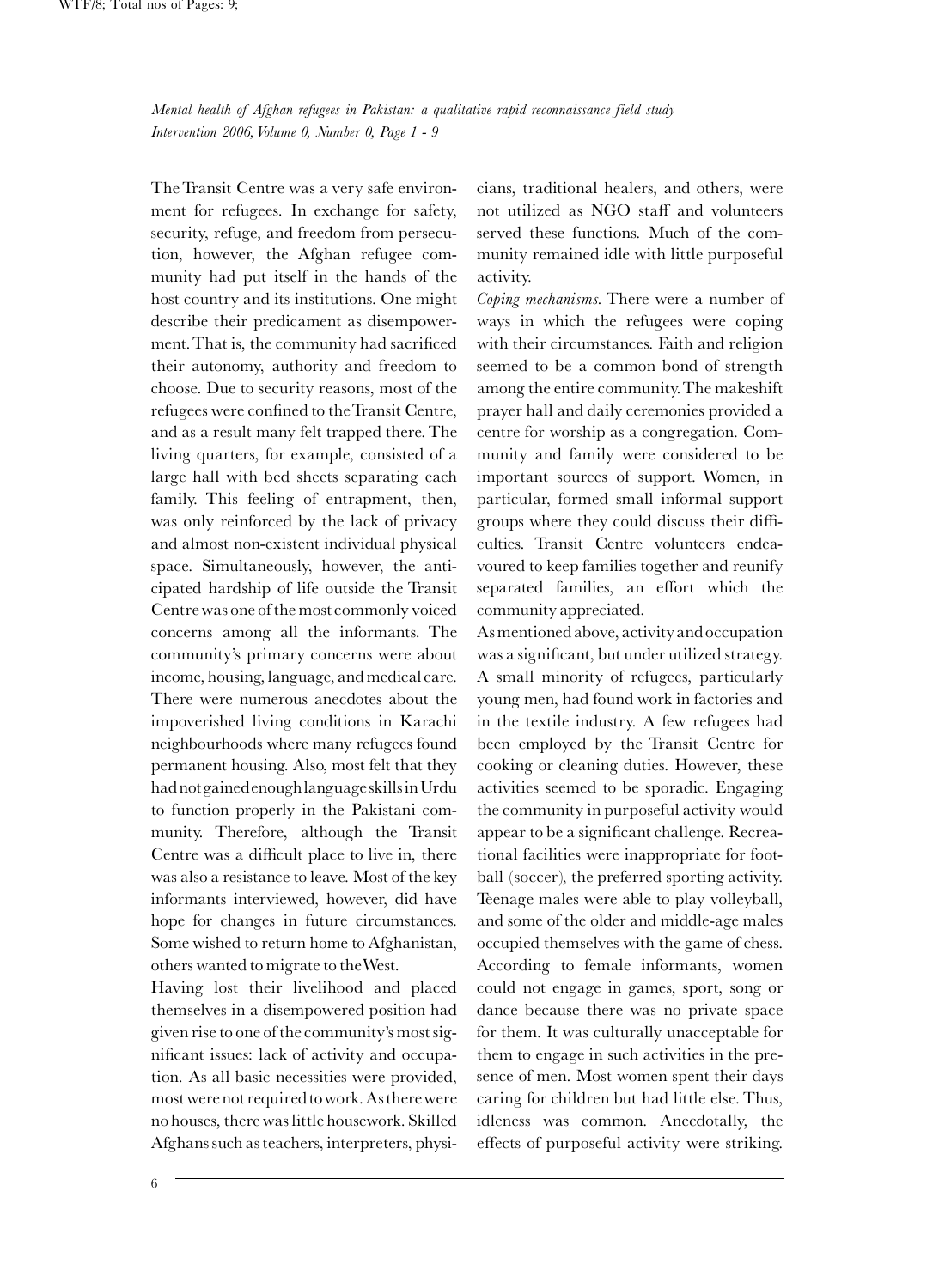One young woman had experienced medically unexplained pain for several months and did not respond to any medical treatment.When she began making carpets, her complaints of pain disappeared quite soon.

Education was also an important coping strategy. Many adults and all children attended daily classes. It is the one activity that kept them occupied in a very fruitful way, and was thought by many informants to be necessary for their survival as a community. A few teenagers were fortunate enough to be sent to college and, according to these students, it enhanced their career opportunities and gave them a sense of pride, purpose, and hope. Along with their academic education, younger children were also given the opportunity for structured group play and art activities.

Physical escape from theTransit Centre may have also been a coping mechanism. Physicians working at theTransit Centre reported that many refugees demanded to be sent to the nearby hospital, despite no medical indication for such a referral. Since the conditions at the hospitalwereimpressivelycomfortable, the physicians suspected that this was a form of temporary escape and a way of coping with the feelings of entrapment arising from the difficult environment.

Prior to the fieldwork, it was suspected that opiate abuse might be a maladaptive coping strategy for some refugees. No one, however, reported use of opium (hafeem) or other drugs, and there did not seem to be any cause for concern at this Transit Centre. Some key informants reported however that opium addiction might be found in refugees from the province of Badakshan, where the crop is commonly grown.

## Discussion and conclusions

The existing literature suggests that social and community based interventions may be

the most helpful. Studies within various populations suggest that supporting a community's inherent coping mechanisms is important. Several studies also support the idea that better mental health outcomes result from keeping family and community networks intact [\(Desjarlais, Eisenberg,](#page-7-0) [Good, & Kleinman, 1995;](#page-7-0) Summerfield, 1996; Summerfield, 1999). Family and community cohesion was important to this community.TheTransit Centre environment providing common areas for worship, meals and social interaction, as well as efforts to keep families intact, facilitated this collective strength. However, this close-knit shared space, in turn, may have limited the singular space available to the individual. Perhaps it is a trade-off of one for the other.

Several studies support the notion of community and individual empowerment. In one study of Cambodian refugees, ([Mollica,](#page-7-0) [Cui, McInnes, & Massagli, 2002\)](#page-7-0) demonstrated that refugees that were working were less likely to suffer depression, compared to those unemployed. In the same study those engaged in religious practice had significantly fewer mental health problems. The authors conclude: 'This study suggests the extraordinary capacity of refugees to protect themselves against mental illness despite experiencing horrific life experiences and ongoing poverty and violence.'

Another area of importance is education, which has also been shown to improve mental health. In fact, it is becoming apparent in the field of international health that the education of women seems to be the single most important determinant of health worldwide. This may be equally true of mental health and there is evidence to support this view in refugees ([Mollica et al.,](#page-7-0) [2002\)](#page-7-0).

The issues prioritized by the community in this study were difficulties encountered after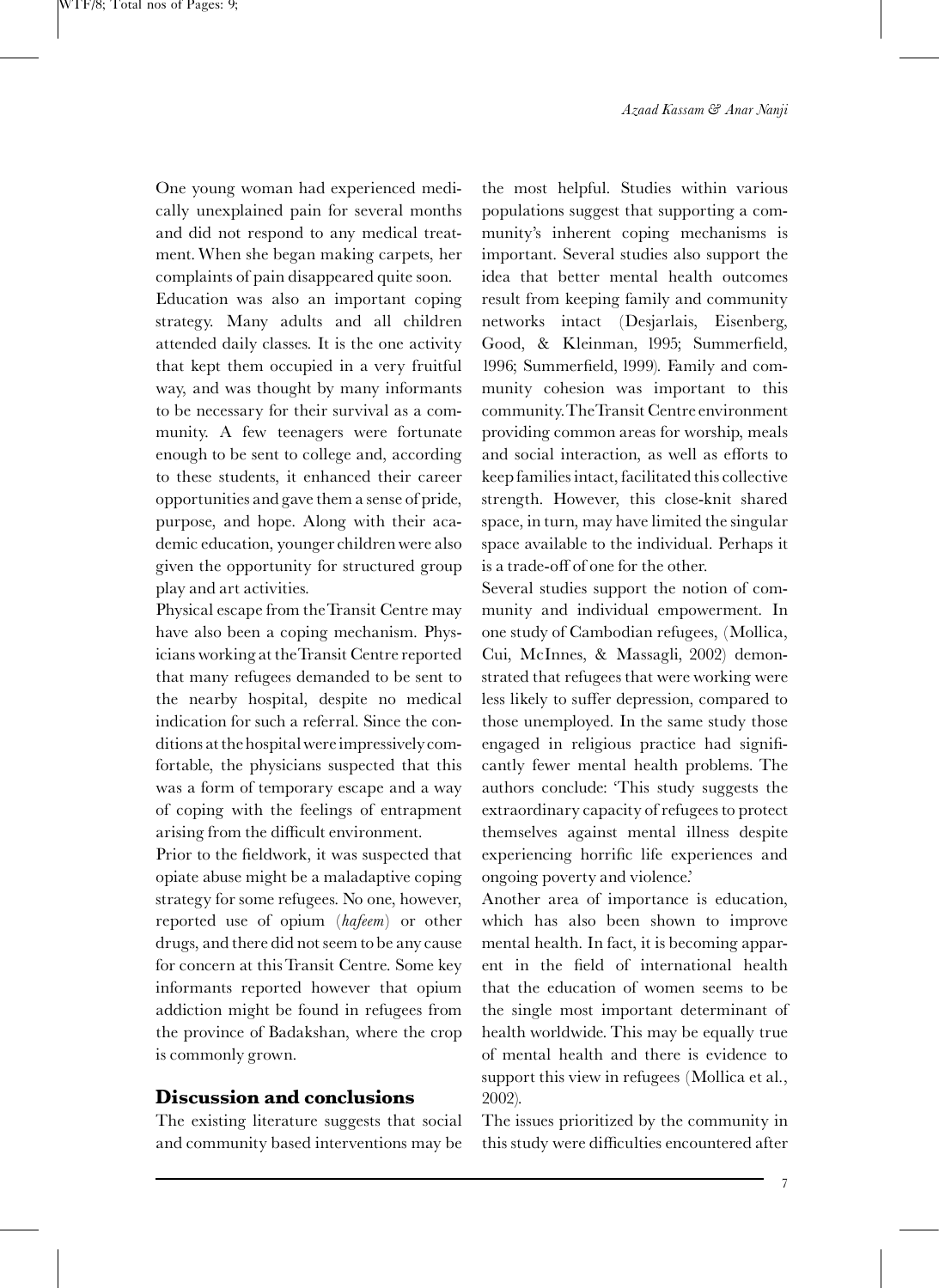<span id="page-7-0"></span>migration. Inparticular, theissues ofempowerment, purposeful activity and anticipated hardship were the most salient concerns elicited.

Numerous Pakistani volunteers tried to meet the needs of this refugee community. It seemed, however, that this generosity might have also contributed to removing autonomy and control from the refugees. Summerfield [\(1996\)](#page-8-0) emphasizes that interventions should enhance refugees capacity to reinstate control of their own lives. However, refugee camps, with their emphasis on confinement, control and minimal involvement of residents in decision-making, too often breach this basic principle.

[Simmonds \(1983\)](#page-8-0) emphasizes the mobilization of community resources. There could be greater involvement of Afghans in daily Transit Centre activities such as cooking, maintenance, and other tasks. Afghan professionals could be utilized to assist Pakistani professionals in areas such as education and health care. This would enhance the use of purposeful activity as a coping strategy in its own right.

Simple adjustments to the Transit Centre, such as the creation of a separate space for women to engage in recreation separately from men, may also facilitate more activity. Such interventions might serve to share responsibility and engage refugees in the active participation of their management, rather thanbeing the passive recipients of aid. The uncertainty and anticipated hardship of living in Karachi outside the Transit Centre was one of the most distressing and anxietyprovoking issues.The community's concerns about housing, employment, health care, and language are quite justified. There is no ideal solution but programs that focus on practical skills such as Urdu language, vocational skills, or, simply, how to use the public transport system, for example, may be useful.

One Transit Centre volunteer suggested field trips to various sites in Karachi (such as a market or a school) in order to demystify the fears of life outside the Transit Centre. Employment or schooling outside theTransit Centre seemed to be helpful and could also be utilized.Theunderlying goalis tofacilitate the extension of the refugees'network outside theTransit Centre; that is, to promote an inout situation where the community has a more graded integration into their host society. In summary, social and community based approaches that address natural coping strategies; family cohesion, education and empowerment are likely to be the most helpful interventions.

#### References

- Desjarlais, R., Eisenberg, L., Good, B. & Kleinman, A. (Eds.) (1995) Executive Summary from World Mental Health: Problems and Priorities in Low-Income Countries. Oxford University Press, pp. 1-20.
- Jablensky, A, Marsella, AJ, Ekblad, S, Levi, L, & Jansson, B. (1992). The International Conference on the Mental Health and Well-being of the World's Refugees and Displaced Persons, Stockholm, Sweden, 6-11 October, 1991. Journal of Refugee Studies, 5(2),73-183.
- Mollica, RF, Cui, X, McInnes, K, & Massagli, MP. (2002). Science-based Policy for Psychosocial Interventions in Refugee Camps: A Cambodian Example. Journal of Nervous and Mental Disease, 190(3),158-166.
- Patton, M. (1990). Qualitative Evaluation and Research Methods, second edition. London, U.K. Sage Publications.
- Rasekh, R, Bauer, H, Manos, M, & Lacopino,V. (1998).Women's Health and Human Rights in

8